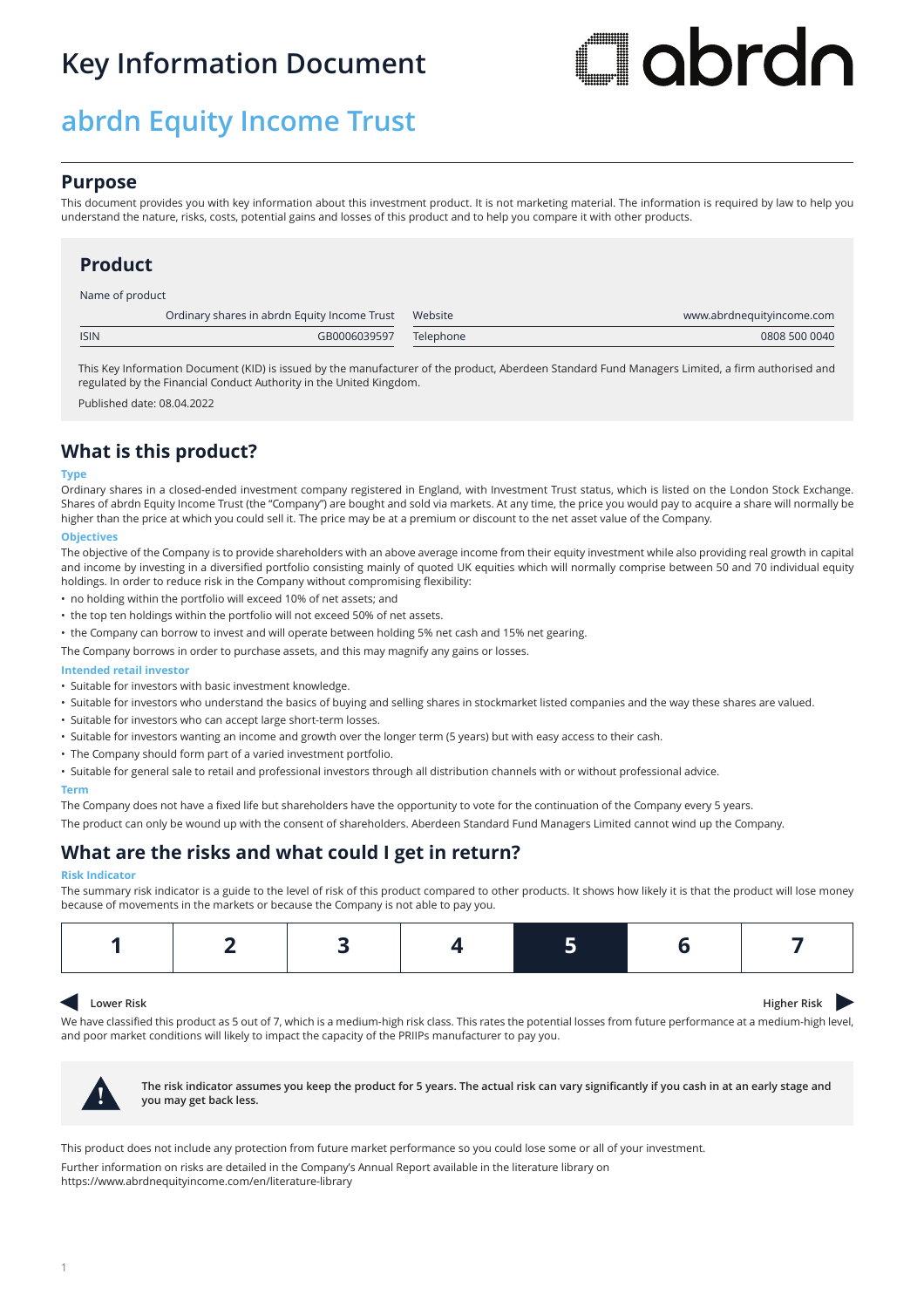## **Performance Scenarios**

## **Investment £10,000**

|                       |                                     |         |         | (Recommend<br>holding period) |
|-----------------------|-------------------------------------|---------|---------|-------------------------------|
| <b>Scenarios</b>      |                                     | 1 year  | 3 years | 5 years                       |
| Stress scenario       | What you might get back after costs | £642    | £3,823  | £2,756                        |
|                       | Average return each year            | $-94%$  | $-27%$  | $-23%$                        |
| Unfavourable scenario | What you might get back after costs | £6,943  | £5,003  | £3,877                        |
|                       | Average return each year            | $-31%$  | $-21%$  | $-17%$                        |
| Moderate scenario     | What you might get back after costs | £9.550  | £8,686  | £7,900                        |
|                       | Average return each year            | $-5%$   | -5%     | $-5%$                         |
| Favourable scenario   | What you might get back after costs | £13,077 | £15.014 | £16,028                       |
|                       | Average return each year            | 31%     | 15%     | 10%                           |

This table shows the money you could get back over the next 5 years, under different scenarios, assuming that you invest £10,000. The scenarios shown illustrate how your investment could perform. You can compare them with the scenarios of other products. The scenarios presented are an estimate of future performance based on evidence from the past on how the value of this investment varies, and are not an exact indicator. What you get will vary depending on how the market performs and how long you keep the investment/product. The stress scenario shows what you might get back in extreme market circumstances, and it does not take into account the situation where we are not able to pay you.

**Market developments in the future cannot be accurately predicted. The scenarios shown are only an indication of some of the possible outcomes based on recent returns. Actual returns could be lower.**

The figures shown include all the costs of the product itself but may not include all the costs that you pay to your broker, advisor or platform. The figures do not take into account your personal tax situation, which may also affect how much you get back.

# **What happens if the Company is unable to pay out?**

As a shareholder of the Company you would not be able to make a claim to the Financial Services Compensation Scheme in the event that the Company is unable to pay any dividends due to you, or if it were unable to pay any amounts due to you on the winding up of the Company.

# **What are the costs?**

The Reduction in Yield (RIY) shows what impact the total costs you pay will have on the investment return you might get. The total costs take into account one-off, ongoing and incidental costs.

The amounts shown here are the cumulative costs of the product itself, for three different holding periods. They include potential early exit penalties. The figures assume you invest £10,000. The figures are estimates and may change in the future.

## **Costs over time**

The person selling you or advising you about this product may charge you other costs. If so, this person will provide you with information about these costs, and show you the impact that all costs will have on your investment over time.

## **Investment £10,000**

| <b>Scenarios</b>                | If you cash in<br>after 1 year | If you cash in<br>after 3 years | If you cash in at the<br>end of the recommended<br>holding period |
|---------------------------------|--------------------------------|---------------------------------|-------------------------------------------------------------------|
| Total costs                     | £114                           | £322                            | £506                                                              |
| Impact on return (RIY) per year | .19%                           | .19%                            | 1.19%                                                             |

## **Composition of Costs**

The table below shows:

• The impact each year of the different types of costs on the investment return you might get at the end of the recommended holding period.

• The meaning of the different cost categories.

• Other ongoing costs also includes borrowing costs and all other running costs incurred by the company.

### **This table shows the impact on return per year**

| <b>One-off costs</b> | Entry costs                 | 0.00% | The impact of the costs you pay when entering your investment.                              |
|----------------------|-----------------------------|-------|---------------------------------------------------------------------------------------------|
|                      | Exit costs                  | 0.00% | The impact of the costs of exiting your investment when it matures.                         |
| <b>Ongoing costs</b> | Portfolio transaction costs | 0.18% | The impact of the costs of us buying and selling underlying investments for<br>the product. |
|                      | Other ongoing costs         | 1.01% | The impact of the costs that we take each year for managing your<br>investments.            |
| Incidental costs     | Performance Fees            | 0.00% | The impact of a performance fee, where applicable.                                          |
|                      | Carried Interests           | 0.00% | The impact of carried interests, where applicable.                                          |